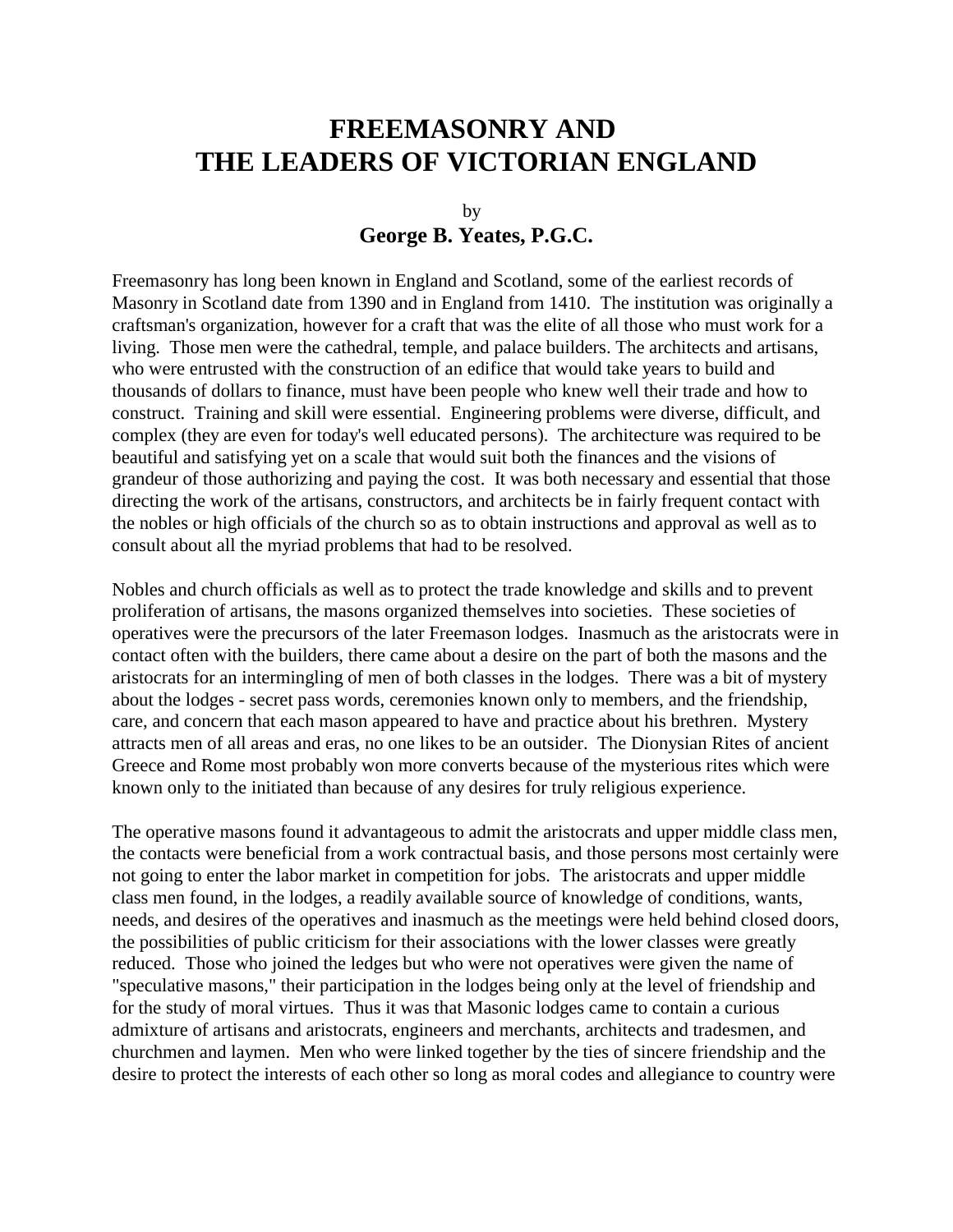not violated. This set the stage for Freemasonry in England and for its stepson across the Atlantic,

#### **Freemasonry in the United States.**

Freemasonry in the United States was taken lock, stock, and barrel from its English antecedents. Ceremonies, titles, and constitutions followed those of England (and Scotland). The same kinds of people joined lodges in the new country as did in the motherland. Washington, the rich plantation owner, Benjamin Franklin, the poor boy become rich printer, Paul Revere, the poor apprentice become rich silversmith, and Collins Riddock, an unsung townsman from a small settlement in Virginia[1] were all members of Masonic Lodges.

It is well to note that in England public display of Masonic events and disclosure of Masonic affiliation is very infrequent. In England, one does not see the lapel pins and rings with Masonic emblems that one sees in the United States. The Englishman very zealously guards his privacy and considers his club, his lodge, his private life to be his own affair and cares not at all to have a public spectacle made of it. William Hogarth, the 18th century engraver and print maker, was a well known depictor of English society. His unflattering portrayal of a lodge officer in his 1738 engraving entitled "Night", from the series, "The Four Times of the Day,[2] struck a sour note among the Masons. There resulted much consternation and internal policing of their public activities for there is a dearth of publicity, either favorable or unfavorable, following Hogarth's print.

Despite the lack of public image, Freemasonry in England did not want for leadership. The Grand Master is the top level officer of Freemasonry and is its designated leader. A member of the aristocracy (nobility or royal family) was often found occupying this office. Installed as Grand Master in 1813 was His Royal Highness, Augustus Frederick, Duke of Sussex, sixth son of King George III. The Duke served as Grand Master until his death in 1843.

Of interest to Virginians is the Duke of Sussex's first marriage. He married in Rome (Italy) on April 4, 1793, Lady Augusta Murray, the second daughter of Lord Dunmore, who was the John Murray, 4th Earl of Dunmore, scourge of Norfolk in 1776 during America's revolutionary war. Prince Augustus had not had the approval of his father prior to the marriage and the marriage greatly displeased his father by what was reported as a Roman Catholic marriage, a patently illegal union for a member of the royal family, a violation of the Royal Family Act of 1782. Although a subsequent marriage ceremony was performed in England in December 1793, Lady Augusta was never recognized by the crown and consequently was never given the title of Duchess. The son born of this union, Sir Augustus D'Este, was permitted to attend his father's funeral but his was the last coach in the procession. The newspaper accounts of the funeral do not show the D'Este was the son of the Duke of Sussex. At the cathedral ceremonies, he was seated with the peerage in a section reserved for "personal friends" of the Duke. Included in this group of friends were Alexander Edward Murray, 6th Earl of Dunmore (the grandson of Norfolk's nemesis). Freemasonry was represented in the person of Thomas Dundas, 2nd Earl of Zetland, who was destined to become the next Grand Master of Masons in England.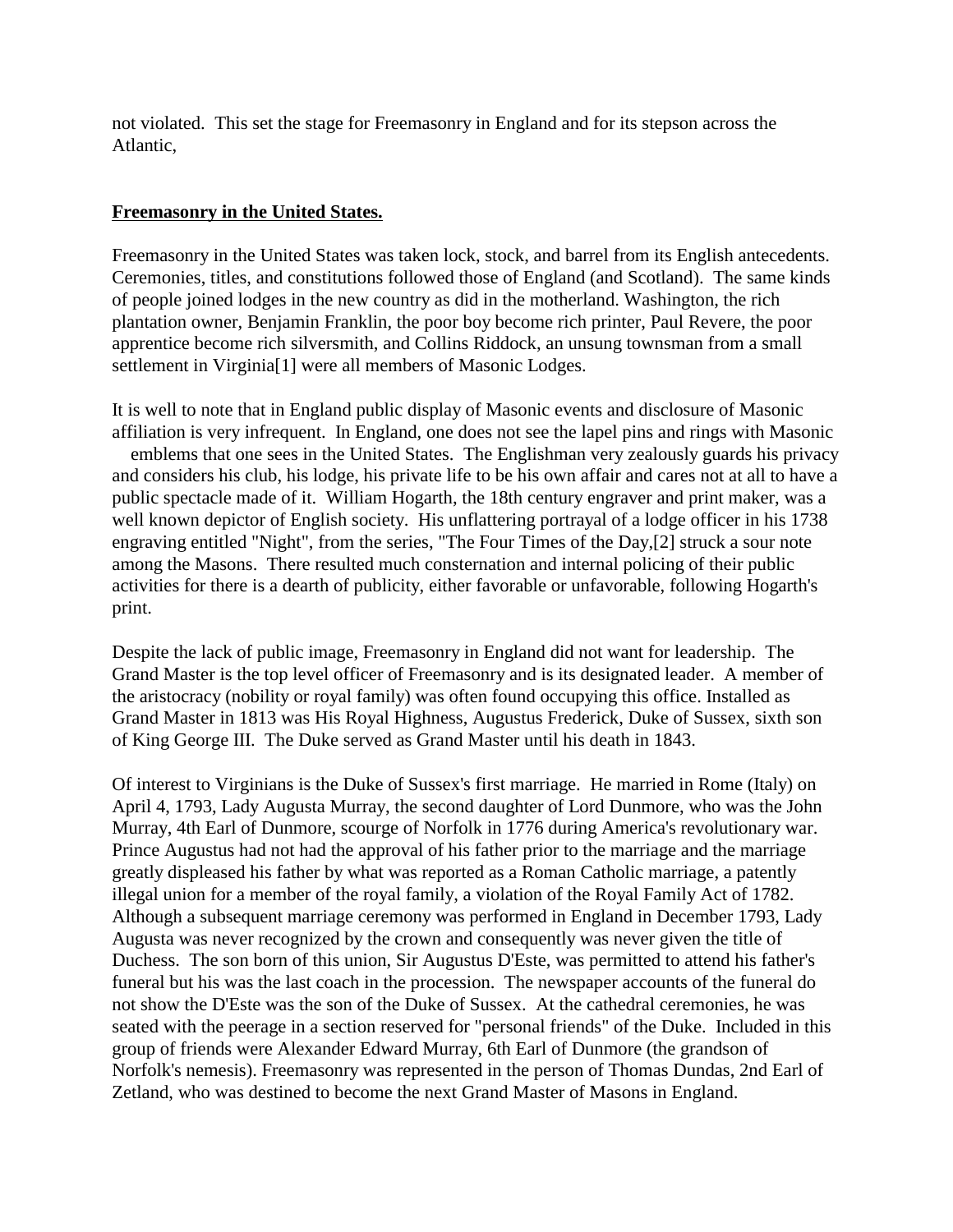A reader of the accounts in "The Times of London" of the death and funeral of the Duke of Sussex had to be diligent to find that he had been a Masonic Official. Near the end of the account, on an inside page, is reported: "By the death of the Duke several offices become vacant: his Royal Highness was President of the Society of Arts, Acting Grand Master of the Order of the Bath, Ranger of St. James and Hyde Parks, High-Steward of Plymouth, Colonel of the Mon. Artillery Company, Grand Master of Freemasons, Governor and Constable of Windsor Castle, and a Knight of the Garter.[3]

Thomas Dundas, 2nd Earl of Zetland, became Grand Master in 1844 and served in that capacity until 1870. Lord Thomas served as Lord Lieutenant of North Riding in Yorkshire. His father had been Lord Lieutenant, Vice-Admiral of Orkney and Zetland, and Lord Mayor of the city of York. The Masonic tradition of the Dundas family carries on into present times. Lawrence Alfred Mervyn Dundas, 3rd Marquis of Zetland, is currently the Junior Grand Warden of the Grand Lodge of England and has been a Provincial Grand Master of North and East Yorkshire since 1956. In line with the traditional low key of Masonic publicity, "The Times of London" carried the following item on page 4 of the March 8, 1844, edition: The Earl of Zetland was on Wednesday night elected Grand Master of the Freemasons for the year ensuing. The Marquis of Salisbury was also put in nomination.[4] This was the whole coverage of an event that lasted several days and had several hundreds of Masons in attendance.

Though the Masons avoided publicity for the most part, they were not averse to publicity as it related to the good works they did. "The Times", on January 24, 1844, carried an article about "The Masonic Ball" held to raise funds to aid "aged and deceased masons." The event took place at Freemason's Hall on Great Queen Street in London. The "attendance was more numerous than on any previous occasion," there was dancing for many hours, done with a great amount of spirit, and the refreshments were liberal and elegant. "This festival, as a whole, was excellently conducted, and reflects praise on the stewards and directors of the festivities.[5]

On June 20, that same year, the Masons received some additional favorable reporting in "The Times". Under the heading, "Asylum for Aged and Decayed Masons," the eighth anniversary festival was celebrated in the great hall of Freemason's Tavern. Colonel Anson, Member of Parliament, was chairman for the event and was supported by a hundred members of the craft. There were many visitors and the gallery was filled with ladies. The orchestra, under the direction of Mr. C. Horn, provided the music. Toasts were drunk to Her Majesty the Queen, to Prince Albert, and to the Queen Dowager. The funds raised that evening amounted to 400 pounds sterling which together with funds already on hand, the account totaled over 4,000 pounds sterling. The building, to be used as a home for old and needy Masons, was to be started in the near future. "The evening was passed in the enjoyment of harmony and good fellowship, and it was not until a late hour that the company dispersed.[6]

The Masons, who were pledged to not discuss politics at their lodges, nevertheless permitted the use of their facilities for political purposes. "The Times" reported a meeting of the Anti-League Association at Freemason's Hall Tavern on Great Queen Street. This meeting was of craft and trade union representatives who were against the freedom of action and for the protection of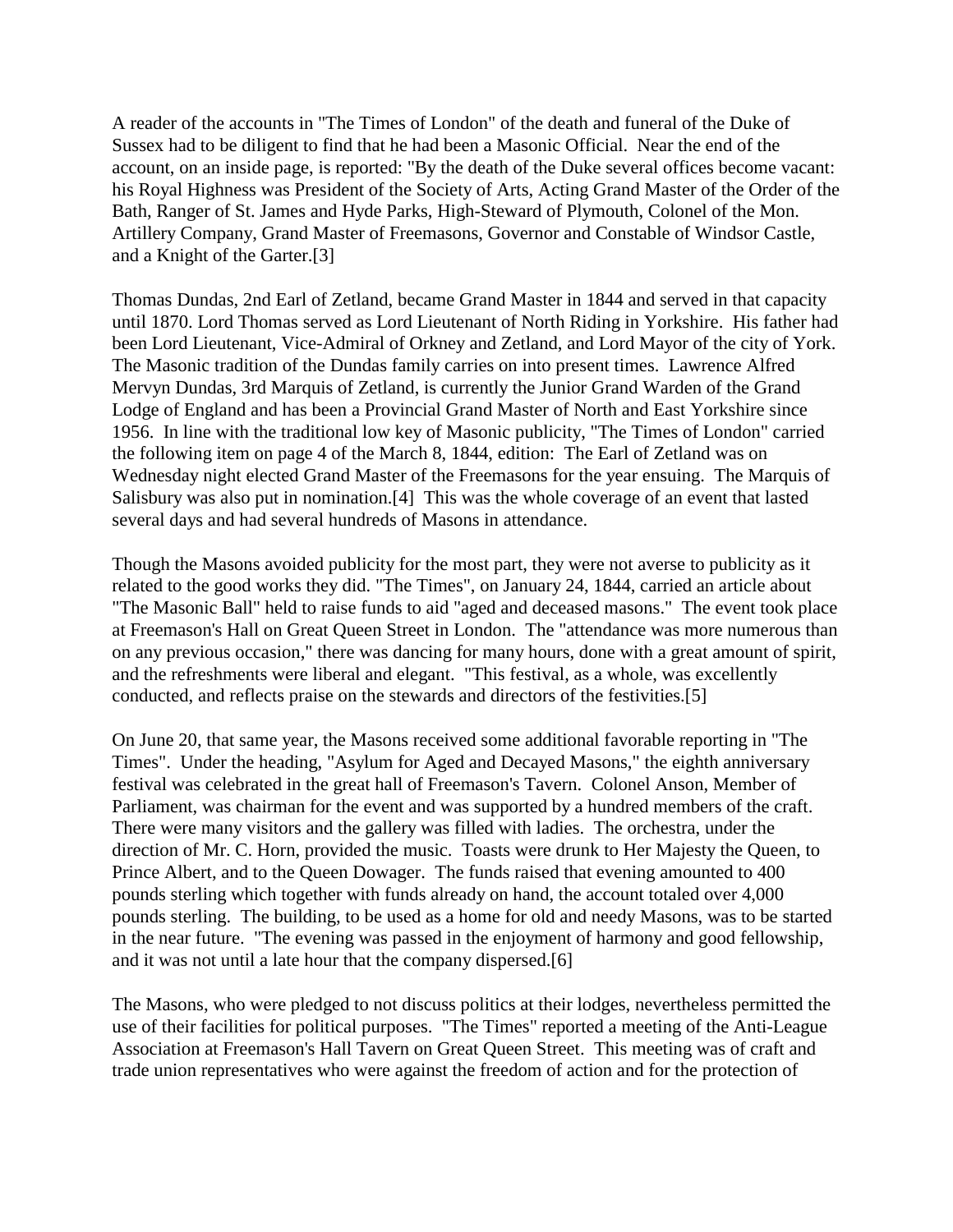industry. The Anti-League had solicited support of the trades and the unions were against the Association. The meeting was well attended.[7]

But the reporting was not always such as to be beneficial to the Masons. In April, "The Times" had a short item: "Bishop Philpotts has refused to allow the Freemasons to go in procession and have a masonic service in Axminster Church.[8]

Succeeding the Earl of Zetland as Grand Master in 1870 was one of Masonry's controversial political figures, George Frederick Samuel Robinson, 3rd Earl de Grey. Lord George had been born at 10 Downing Street while his father was Prime Minister. In 1849 at age twenty-two, he was initiated into the Christian Socialist movement. Among the leaders of that movement were Charles Kingsley, F. D. Maurice, and Thomas Hughes. The movement supported the engineers' strike in 1852 in Lancashire and London. Robinson gave £500 to the Working Men's College in his efforts to promote advanced education for the laboring classes. He was the author of a plea for democracy, "The Duty of the Age," but the Publications Committee of the movement ordered the suppression of the manuscript. He was a strong supporter of the volunteer armed forces and was appointed honorary colonel of the First Volunteer Battalion of the Prince of Wales' West Yorkshire Regiment. Active in politics, he was a Member of Parliament for Hull in July 1852 but was unseated on the grounds of treating. In April 1853 he was elected a Member of Parliament from Huddersfield and held his seat for four years and, in 1857, was returned without opposition. In 1859, upon the death of his father, he assumed the title and occupied his seat in the House of Lords.

In Palmerston's administration, he was Under-Secretary of War in 1859 and on April 13, 1863, was appointed Secretary of War with a seat in the Cabinet and was admitted to the Privy Council. He succeeded Sir Charles Wood as head of the Indian Office in 1866 and under Prime Minister Gladstone in 1868 became President of the Council. He was selected in 1871 to head up the American/British commission to settle the claims resulting from the Civil War in the United States. The primary claims came from the action of United States and Confederate naval vessels upon British commercial ships. For his exceptionally fine work on the commission, he was honored by the Queen by being created Marquis of Ripon. During March 1873 he was appointed Lord Lieutenant of North Fiding. In August of that same year he resigned his cabinet post giving as his reason "urgent private affairs." "The Dictionary of National Biography" provides an explanation:

"Hitherto he had been a zealous Freemason, and on 23 April 1870 had become Grand Master of the Freemasons in England. That office he resigned without explanation in August 1874. Next month, on 7 September, he was received into the Roman catholic communion at the Brompton Orator. The step, which caused widespread astonishment, was the fruit of anxious thought."[9]

It should be noted that under the law of the Roman Catholic Church, no Roman Catholic was permitted to be a member of the Masonic fraternity. Ripon's acceptance of that faith quite automatically meant that he must sever all associations with the fraternity.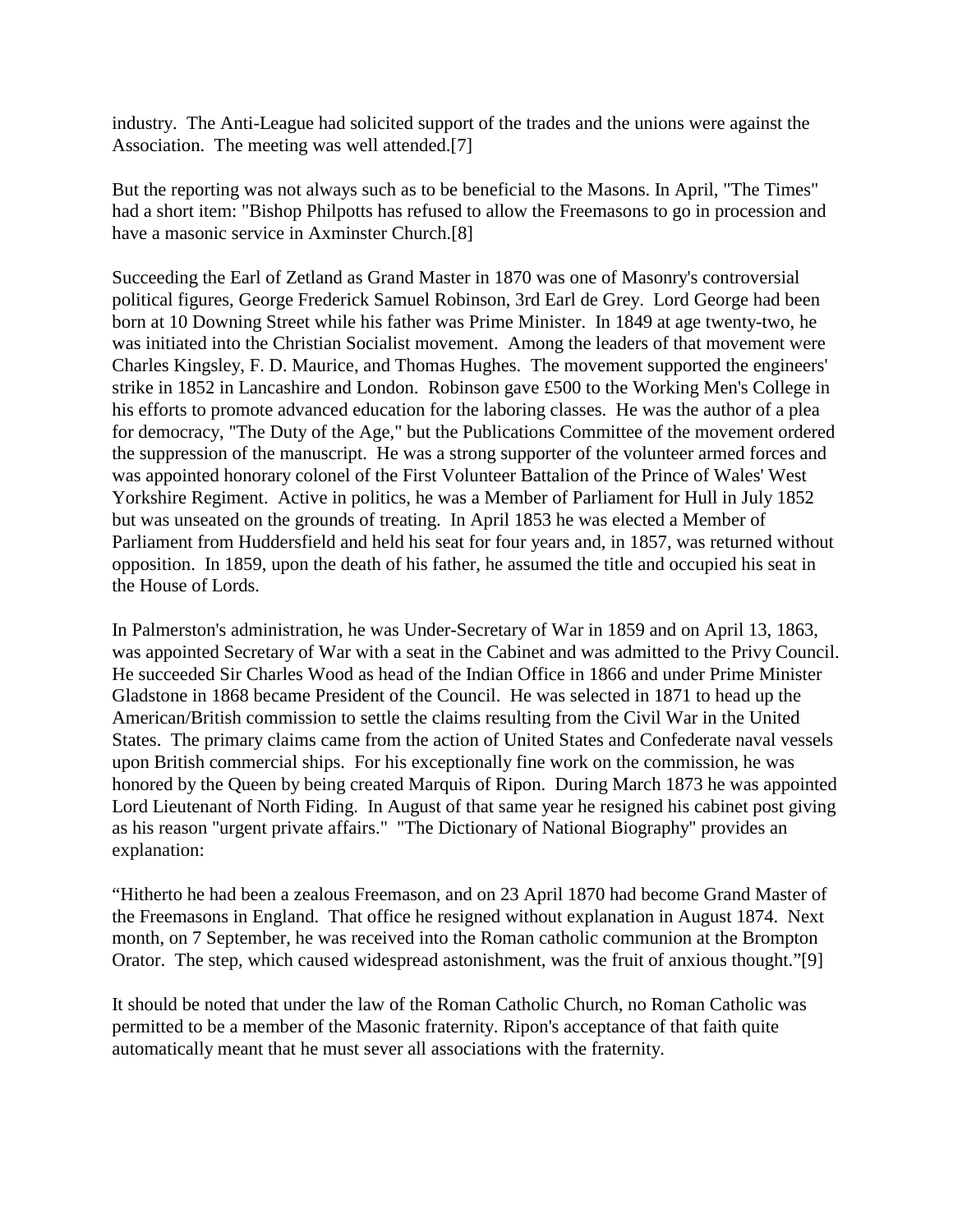On Gladstone's return to power in 1880, Ripon once again became quite active in public life. At a testimonial dinner at the Savoy Hotel given him in November 1908, about a year before his death, in his farewell address to his political friends he said, "I started at a high level of radicalism. I am a radical still.[10] During the first half of a long and active career in political life, Ripon had been a Freemason and it was only subsequent to his change in religion that he resigned his membership.

The royal family was again in the front ranks of British Freemasonry upon the resignation of the Marquis of Ripon as Grand Master in 1874. His Royal Highness Albert Edward, Prince of Wales, the eldest son of Queen Victoria, was installed as Grand Master in 1874 and served in that capacity until 1901. (In 1901, he became Edward VII, King of England.) In that year, His Royal Highness Arthur, Duke of Connaught and Strathearn, the third son of Queen Victoria, was installed as Grand Master and served until 1939.

Influence of Masons upon the leadership of England was indirect as well as direct. Dugald Stewart (1753-1828), a member of Lodge Canongate Kilwinning, was a well beloved and respected professor at the University of Edinburgh. A geometrician of exceptional ability, he was a professor of mathematics and also a professor of moral philosophy at the University. Among his pupils were many who rose to eminence in the British government and in influential intellectual circles. One, who during his undergraduate days had lived at Stewart's home, was Lord Palmerston, a future Prime Minister. Lord John Russell, Sir Walter Scott, and James Mill were counted among his students. Dugald Stewart was a close friend of the well known Scottish poet, Robert Burns, who was an active Freemason in Lodge St. David (renamed later, Lodge St. James) at Tarbolton.

Of the same family as Burns was Sir Alexander Burnes (1805-1841). Sir Alexander was Grand Master of Scottish Freemasons in India and Grand Preceptor (Knights Templar) of Southern Asia. He had distinguished himself by exceptional military skill in the India Department of the Royal Army, was knighted, and promoted to Lieutenant Colonel in 1839. A very promising career was suddenly cut short when he, his brother, and a subaltern, who were on a military assignment in Afghanistan, were set upon by a mob and killed on November 2, 1841.

The usual non-affiliate of Masonry does not make any connection between Freemasonry and its many appendant organizations. The Commandery of Knights Templar is a semi-military organization, membership in which has a prerequisite membership in some Masonic lodge. The Knights Templar were active in England, Scotland, and Ireland. The Duke of Sussex (who was also England's Grand Master of Masons) was the Grand Prior of Knights Templar in England. The Grand Prior for Ireland was Augustus Frederick (family name - Fitzgerald), 3rd Duke of Leinster. The Duke was a Privy Councilor, Lord Lieutenant of County Kildare, and also Grand Master of Masons in Ireland. His third son, Otho Augustus, was Member of Parliament for County Kildare from 1865 to 1874, Treasurer of the Household to Her Majesty Queen Victoria in 1866, Comptroller of the Household for 1866-1874, and a Gentlemen of the Bed Chamber to His Excellency the Lord Lieutenant of Ireland.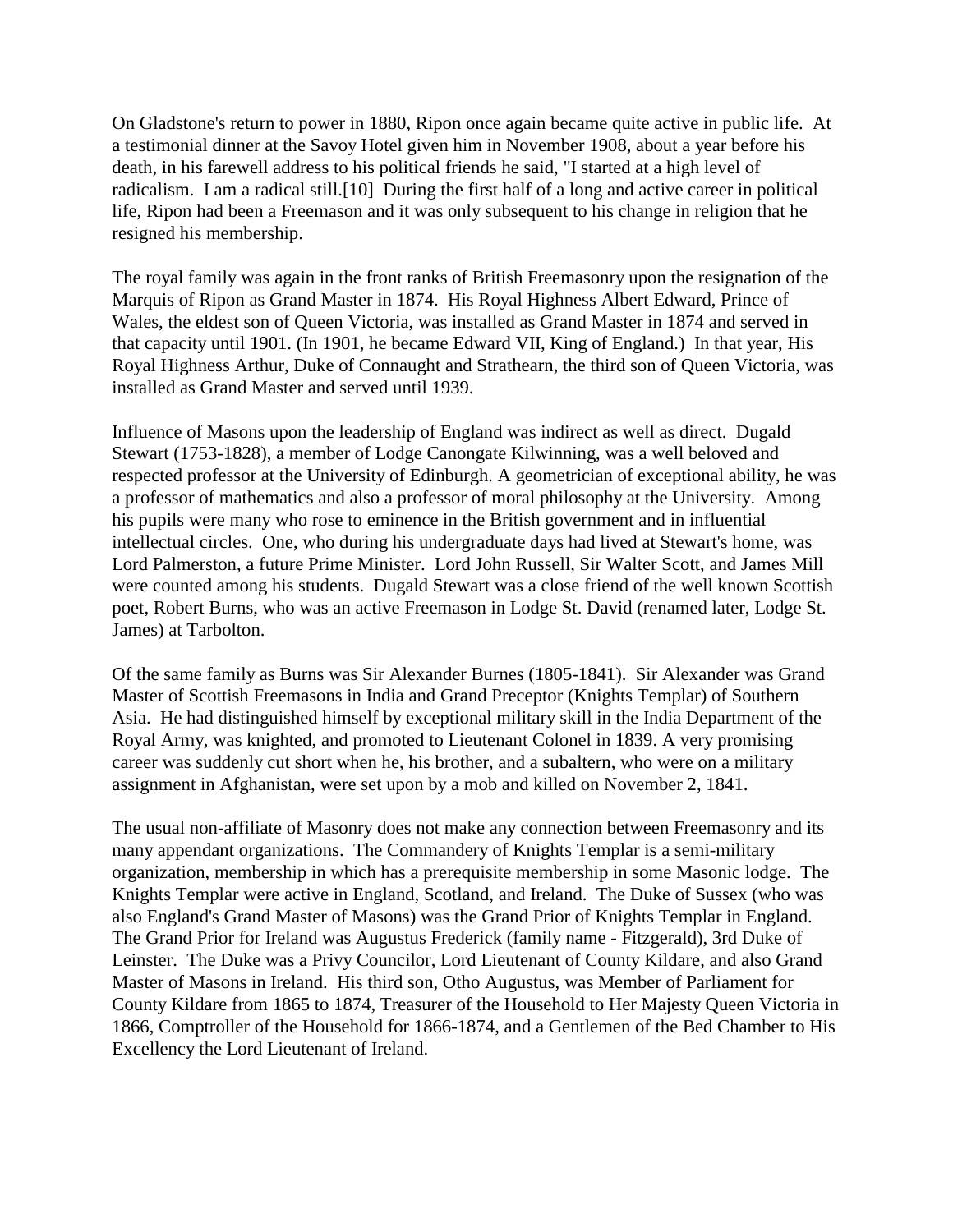John George Lambton, 1st Earl of Durham, was Grand Prior of Scotland. The Earl of Durham was Ambassador at the Court of the Czar in St. Petersburg, Lord Privy Seal (1820-1833), Governor General of British North America, High-Steward of Hull, and a Privy Councilor. A Whig in House of Commons, he was a Member of Parliament from County Durham in 1813 and continued in Commons until elevated to the peerage in 1828. With Lord John Russell, Sir James Graham, and Lord Duncannon, he was given the task by Lord Grey (the Prime Minister) of preparing the first Reform Bill. He was a great speaker and debater in Parliament and at public events and a person of boundless energy and great high spirit. Counteracting his good qualities was an overwhelming vanity, irritable temper, a complete lack of tact, and poor health. His poor health carried him away at the early age of forty-eight.

The Grand Master of all Knights Templar from 1838 to 1840 was a very colorful Admiral of the Royal Navy, Sir William Sidney Smith (1764-1840). Sir William was famous for his defense in 1799 of St. Jean d'Acre against the forces of Napoleon Bonaparte which brought to him a vote of thanks from Parliament, an annuity of 1,000 pounds sterling, and a permanent place in the annals of British Naval heroes. He had served in the House of Commons as a Member of Parliament for Rochester. Upon his retirement from active naval service, he devoted himself full-time to the Knights Templar and lived most of the time in Paris.

With the passing away of Admiral Smith, the next Grand Master of the Knights Templar, His Grace, George Augustus Frederick John, 6th Duke of Atholl, was installed with a great show of pomp in the Music Hall in Edinburgh on March 11, 1846.

The Friendly Societies in England came into being early in the 18th century and grew by leaps and bounds in the 19th. From only a few societies in the early 1700's with several thousand members, the Poor Law returns of 1803 showed better than 9,550 organizations and over 700,000 members. By 1850 the membership was in the millions. In the latter 1800's the societies admitted women and by 1924 there were over 30,000 societies and a membership total of more than 32,000,000.

The Friendly Societies were benevolent societies for the protection of workers in time of ill health and old age. They paid death benefits, burial expenses, and made payments to widows and orphans. They were self-sustaining annuity type companies. They were not appendant bodies to Freemasonry nor was Masonic membership in anyway a requisite. Freemason lodges were not benevolent and protective societies and had no such payments as were made by the Friendlies. P. Gosden informs us:

'An article in the "Oddfellows' Magazine" for 1829 stated that "The Order of Oddfellows was originally instituted on Masonic principles, the object of which is to cement more firmly the bonds of social feeling and sympathetic intercourse between man and man." The masons appeared to do two things, to enjoy a fair measure of prosperity and to stick together, surrounding their activities and contacts with a good deal of secrecy'.[11]

He adds further: "There was in fact a close connection with the masons in the early years of the Manchester Unity. The Grand Committee of the Unity on 15 March 1815, resolved 'that in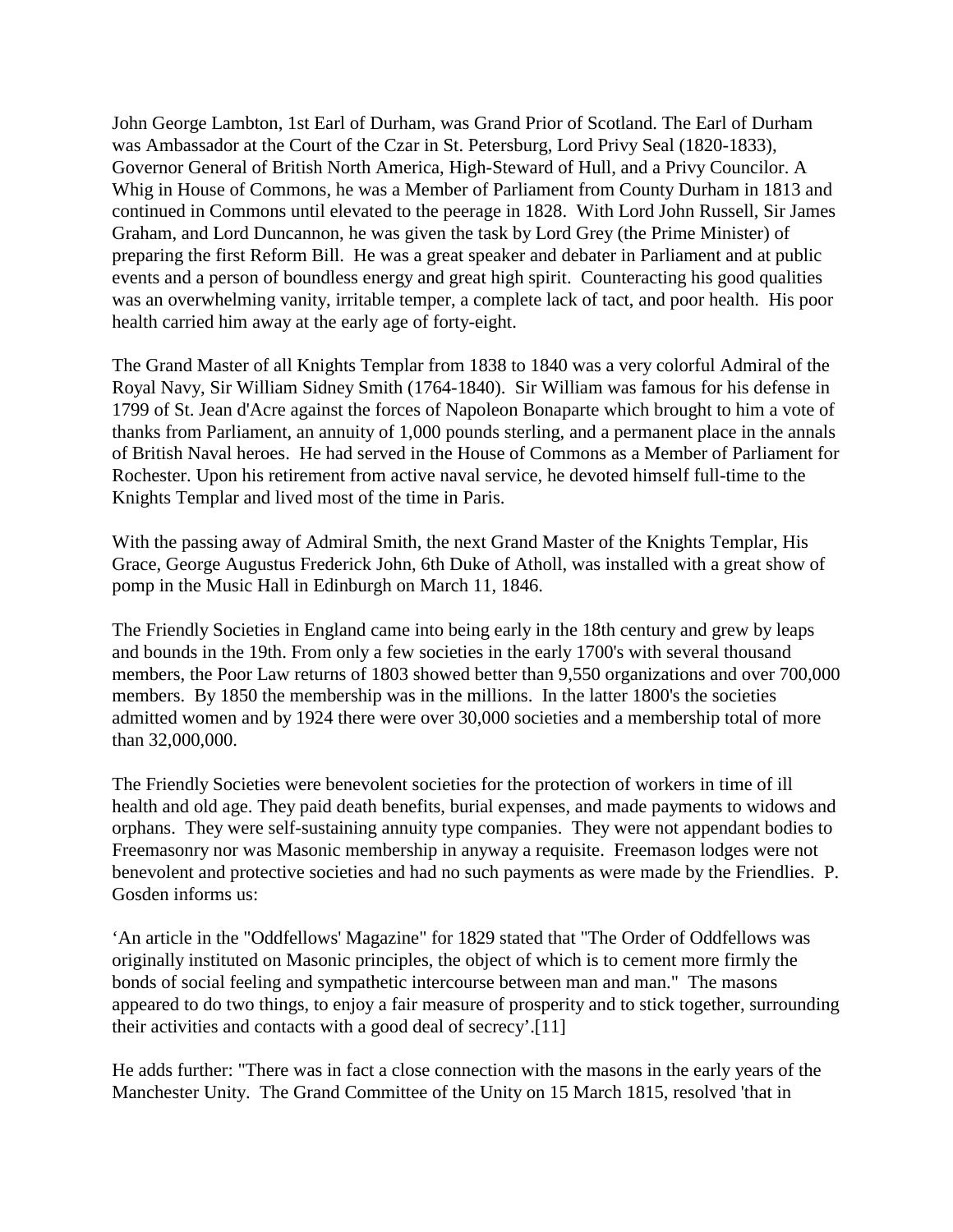consequence of information received from the Masonic Grand Lodge, John Wood never be admitted into our Order.' On 25 September 1816, the Committee recorded that they had been in touch with the masons concerning one of the brethren and had agreed that he was not worthy of membership in any society."[12]

The Friendly Societies included in their ranks many organizations that are well known today, even in the United States. The greatest in Victorian England was the Independent Order of Oddfellows with the Ancient Order of Foresters following closely behind. Others included orders named Order of Druids, Loyal Order of Ancient Shepherds, Royal Standard, and Hearts of Oak. All to some extent aped the Freemason lodges in that they had secret passwords, grips, signs, and rituals.

Dorothy Lipson in her history of Freemasonry says, "Although the fraternity tended to emphasize the brotherhood of masons and kings, it was not equality they were extolling. Their goal was a Masonic meritocracy.[13]

Reflecting upon the moral straight jacket into which Victorians endeavored to publicly lace themselves, a comment by Lipson provides some interesting insights as to why membership in the fraternity was sought by many middle class and upper class men. She remarks:

"There is another dimension of Freemasonry that should be only mentioned here, and then not quite forgotten. Masonry was an expression of the "play element" . . ., which Johan Huizinga has described as a distinct and fundamental function of life in all societies. Ultimately incapable of exact definition, play is a free and voluntary activity, which Hunzinga suggests, adorns life because of its "expressive value" and its "spiritual and social associations." In play people create "temporary worlds within the ordinary world, dedicated to the performance of an act apart": play proceeds by its own regular duties, and it "promotes the formation of social groupings which tend to surround themselves with secrecy and to stress their difference from the common world." Ideas of "magic, litany, sacrament, and mystery" are all rooted in play . . . (I)t may appear that these characteristics also define Masonry: a game, most seriously and solemnly played by most of its members, until or unless the social stakes of Masonic membership became too high and spoiled the fun, or other uses of the fraternity made it mundane."[14]

During the period 1826-1838 there was a very strong period of anti-masonic feeling in the United States. The disappearance and assumed murder of a man, who was in the process of printing and offering for sale to the public a complete digest of all the secrets, ritual, and philosophies of the Freemasons, triggered a great hue and cry of disapprobation for Masonic societies, especially in the north eastern states.

Lorman Ratner speaking of anti-masonry says:

"Though Americans of the late 1790's experienced what seems to be the kind of extreme anxiety that so often provides fertile ground on which movements aimed at countering supposed subversion grow, no such movement took root. One may conclude from this that although a high level of anxiety may increase the likelihood of a society's being attracted to simplistic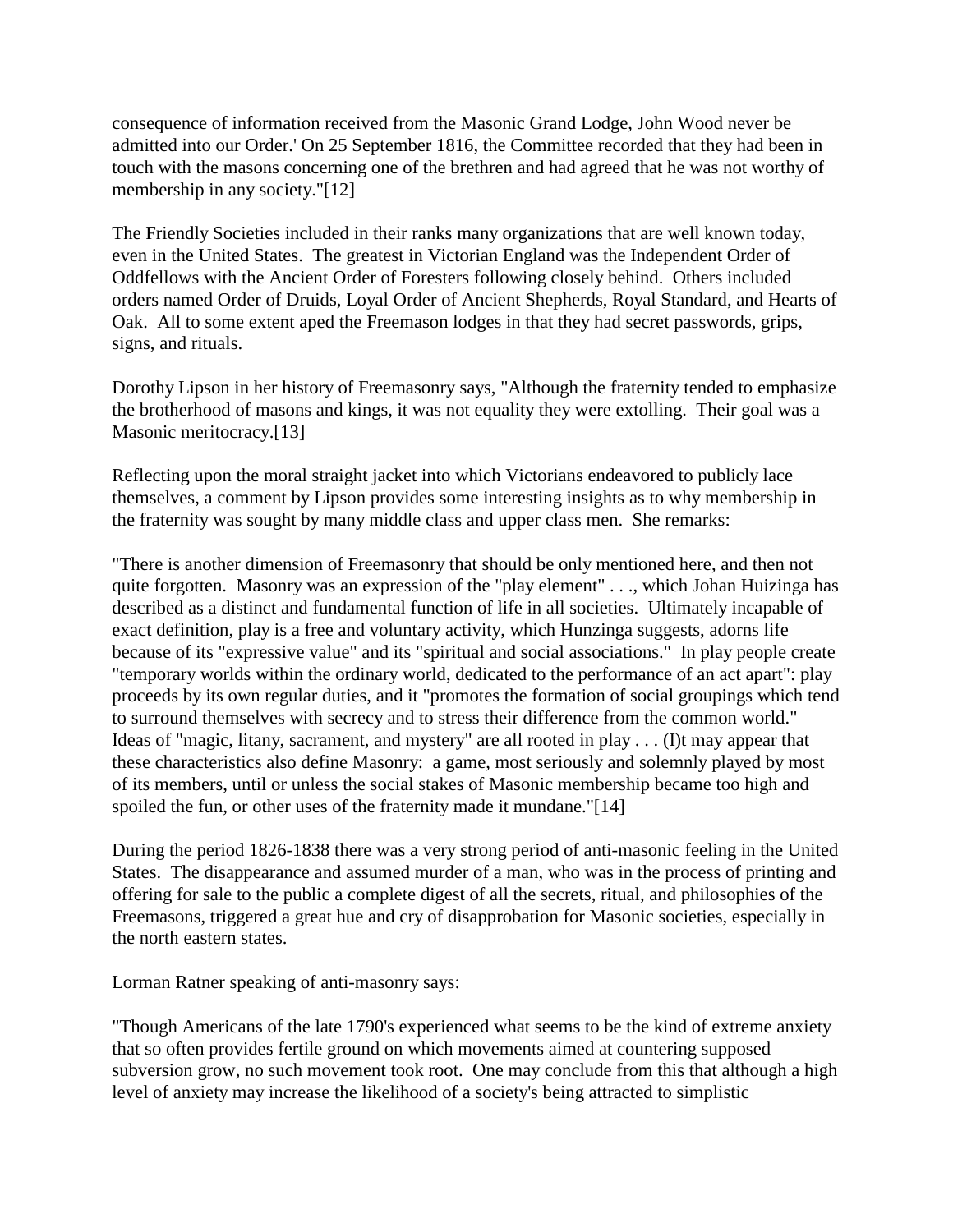explanations of and solutions for the problems of the time, such a development is not automatic. The crusade apparently must be sparked by some dramatic event or events to capture public attention. It must be well directed, and its leaders must offer some plausible grounds for the public to accept crusade as a cure-all. Finally the crusaders must have a sufficient organization to channel toward some specific objectives the excitement of those their cause attracts. The Antimasons of the 1790's had an anxious people to whom they could appeal. So, too, did the Antimasons of the 1820's. But unlike their eighteenth-century predecessors, that later group succeeded in promoting a crusade against the Fraternity. Anxiety appears to have been a prerequisite for an anti-masonic crusade but not the only, or perhaps even the primary, cause of it."[15]

The anti-masonic movement in the United States began dying in 1828, only two years after its commencement. It did not last beyond 1838, though in some localities it was active until then.

A review of British documents and newspapers of the same period - 1826 to 1838 - shows no comparable movement against the Freemasons in England. Surprisingly enough, the correspondents from America for "The Times of London" do not even mention the political discussions and squabbles brought about by the Anti-Mason Party in America. One can but speculate as to why. Most probably, the British were laughing at their crude and uncouth cousins in America for their ungentlemanly treatment of William Morgan (the murdered man), the alleged revealer of Masonic secrets. After all, Masonic exposures had been available at book shops in London and elsewhere in Great Britain for half a century. There was no need for anyone to be upset, now, about a long past 'fait accompli'.

Asa Briggs says of the Victorian men:

"Amid the broad ranks of "the middle classes," independent small men were the dominant group, not only in retailing, but in commerce and manufacturing. The virtues they prized were those to be acclaimed by Samuel Smiles - self-help, perseverance, duty, thrift, and character. They conceived of self-dependence not only as a ladder to individual success but as the mainspring of social improvement. All men could profit from it."[16]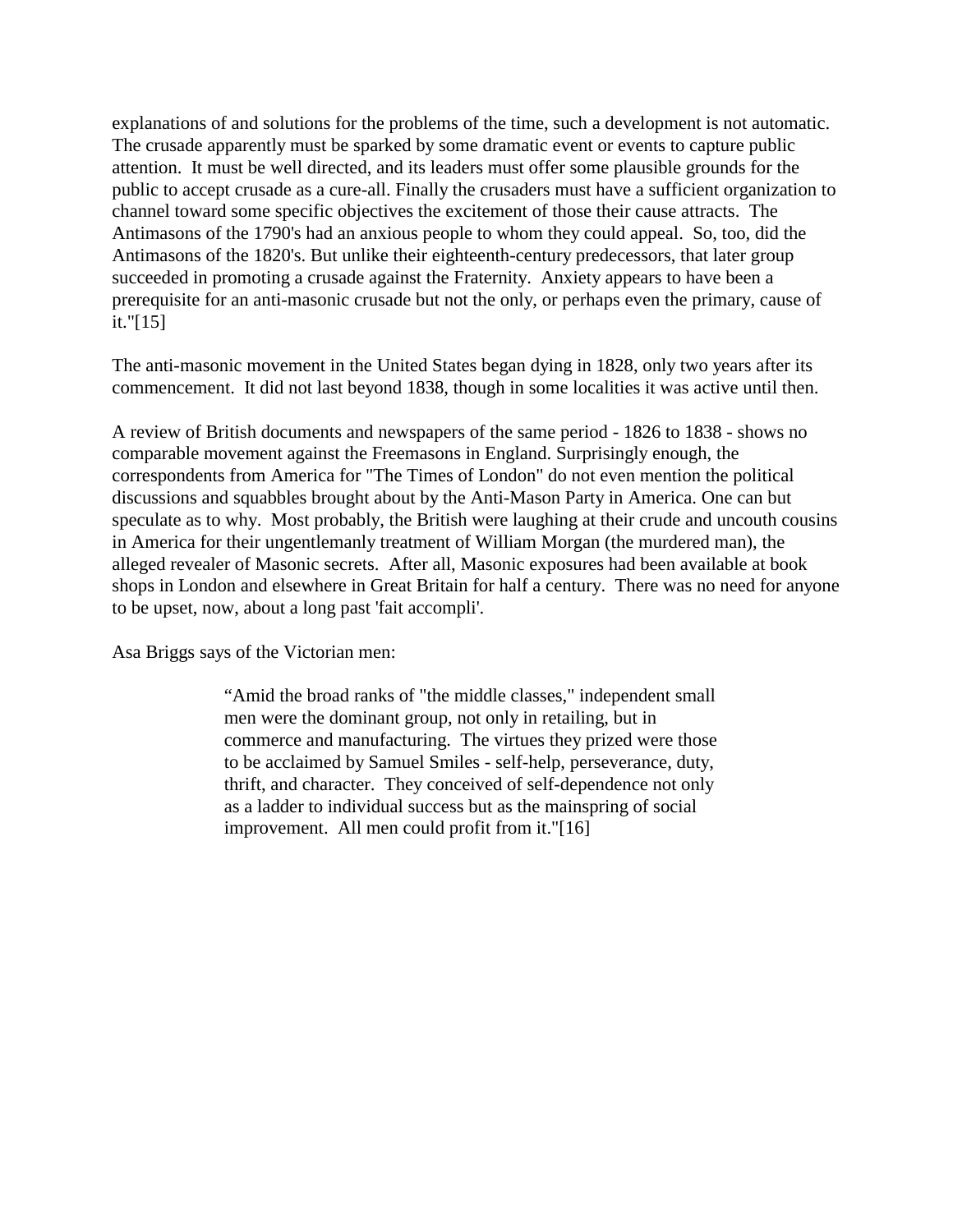The mason of the Victorian period would nod affirmatively to those words for they basically were the teachings of his fraternity. His ritual spoke of brotherly love and truth. The cardinal virtues - temperance, fortitude, justice, and prudence - were extolled at his meetings. The rewards of well spent time, industriousness, and improvement of the mind were often brought to his attention and strongly recommended.

Whether the strong moral inclinations of many of the leaders of Victorian England were a result of the teachings of Freemasonry with a burgeoning militant Christianity is impossible to say. Certainly a great many of the leaders were not Masons, some sects even forbade membership in the fraternity. However, the Mason could revel in the knowledge that his organization was in tune with the temper of the times.

#### **NOTES:**

- [1] William Moseley Brown, "Freemasonry in Virginia" (1733-1936), (Richmond, Va.: Masonic Home Press, 1936), picture opposite p. 28.
- [2] William Hogarth, "Night," in "Engravings by Hogarth", edited by Sean Shesgren, (New York: Dover Publications, 1973), plate 45.
- [3] News article in "Times of London", edition of 22 April 1843, p. 4, col. 5.
- [4] News article in "Times of London", edition of 8 March 1844, p. 4, col. 3.
- [5] News article in "Times of London", edition of 24 January 1844, p. 4, col. 5.
- [6] News article in "Times of London", edition of 20 June 1844, p. 5, col. 2.
- [7] News article in "Times of London", edition of 5 March 1844, p. 6, col. 4.
- [8] News article in "Times of London", edition of 24 April 1844, p. 2, col. 4.
- [9] The Dictionary of National Biography", Sir Sidney Lee, ed., (London: Oxford University Press, 1912, Reprint edition 1939), (Supplement, Vol 1), p. 218.
- [10] "DNB", (Supplement, Vol 1), p. 218.
- [11] P. H. J. H. Gosden, "The Friendly Societies in England" 1815-1875, (Manchester, England: Manchester University Press, 1961), p. 127.
- [12] "Friendly Societies", p. 127-28.
- [13] Dorothy Ann Lipson, "Freemasonry in Federalist Connecticut", (Princeton, N.J.: Princeton University Press, 1977), p. 41.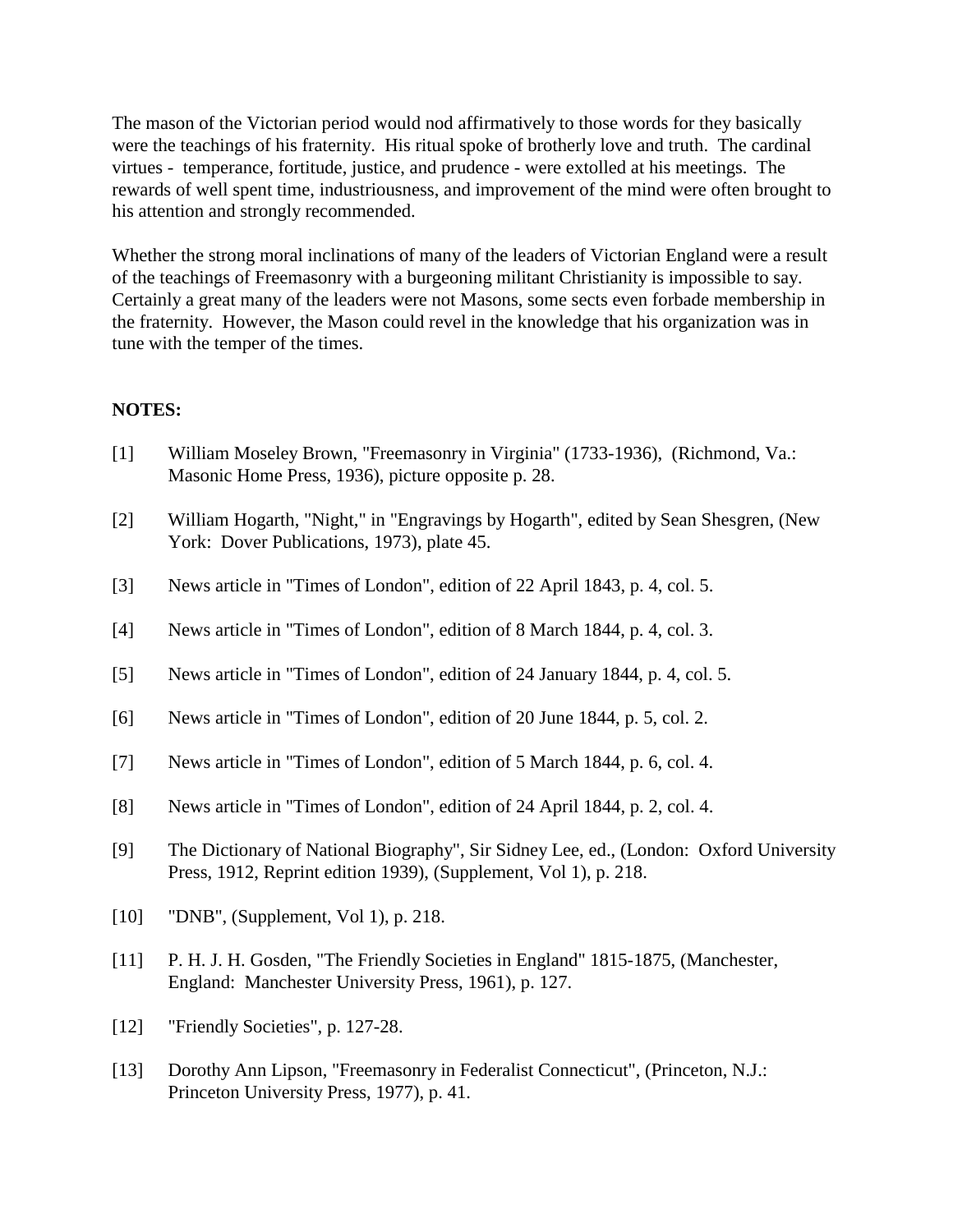- [14] "Freemasonry in Federalist Connecticut", p. 11.
- [15] Lorman Ratner, "Antimasonry: The Crusade and the Party", (Englewood Cliffs, N.J.: Prentice-Hall, 1969), p. 7.
- [16] Asa Briggs, "Victorian People: A reassessment of persons and themes, 1851-67",(Chicago: University of Chicago Press, c. 1955, revised edition 1972), p. 19.

### **BIBLIOGRAPHY**

- **Addison, Charles Greenstreet**. "The Knights Templar History", First edition 1842, Reprint edition, New York: Macoy Publishing Co., 1978.
- **Briggs, Asa.** "Victorian People: A reassessment of persons and themes, 1851-67". Chicago: University of Chicago Press, c. 1955, rev. edition 1972.
- **Brown, William Moseley**. "Freemasonry in Virginia (1733-1936)". Richmond, Va.: Masonic Home Press, 1936.

\_\_\_\_\_\_\_\_\_\_\_\_, "England's Premier Lodge: The Lodge of Antiquity, No.2, E.C.", Washington, D.C.: Masonic Service Association, 1962.

- **Burke, Sir Bernard**, ed. "A Genealogical History of the Dormant, Abeyant, Forfeited, and Extinct Peerages of the British Empire". London: Harrison, 1883, Facsimile 1962.
- **Gosden, P. H. J. H.** "The Friendly Societies of England, 1815-1875". Manchester, England: University of Manchester Press, 1961.
- **Hagemann, James A.** "Lord Dunmore, Last Royal Governor of Virginia, 1771-1776". Hampton, Va.: Wayfarer Enterprises, 1974.
- **Jones, Bernard E.** "Freemasons' Guide and Compendium". London: Harrap, 1950, Revised 1956.
- **Kingsley, Rose Georgina**. "The Order of St. John of Jerusalem: (Past and Present)". London: Skeffington & Son, 1918, Reprint New York: AMS Press, 1978.
- **Lannin, Sir W. Henry**. "A History of Malta Knighthood: A Historic Review of the Order of the Knights Hospitallers of St. John of Jerusalem, of Rhodes, and Malta." Boston: Malta, Publishing Co., 1922.
- **Lee, Sir Sidney**, ed. "The Dictionary of National Biography". London: Oxford University Press, 1912. Reprint edition 1939, with Supplements for years 1901-1911.